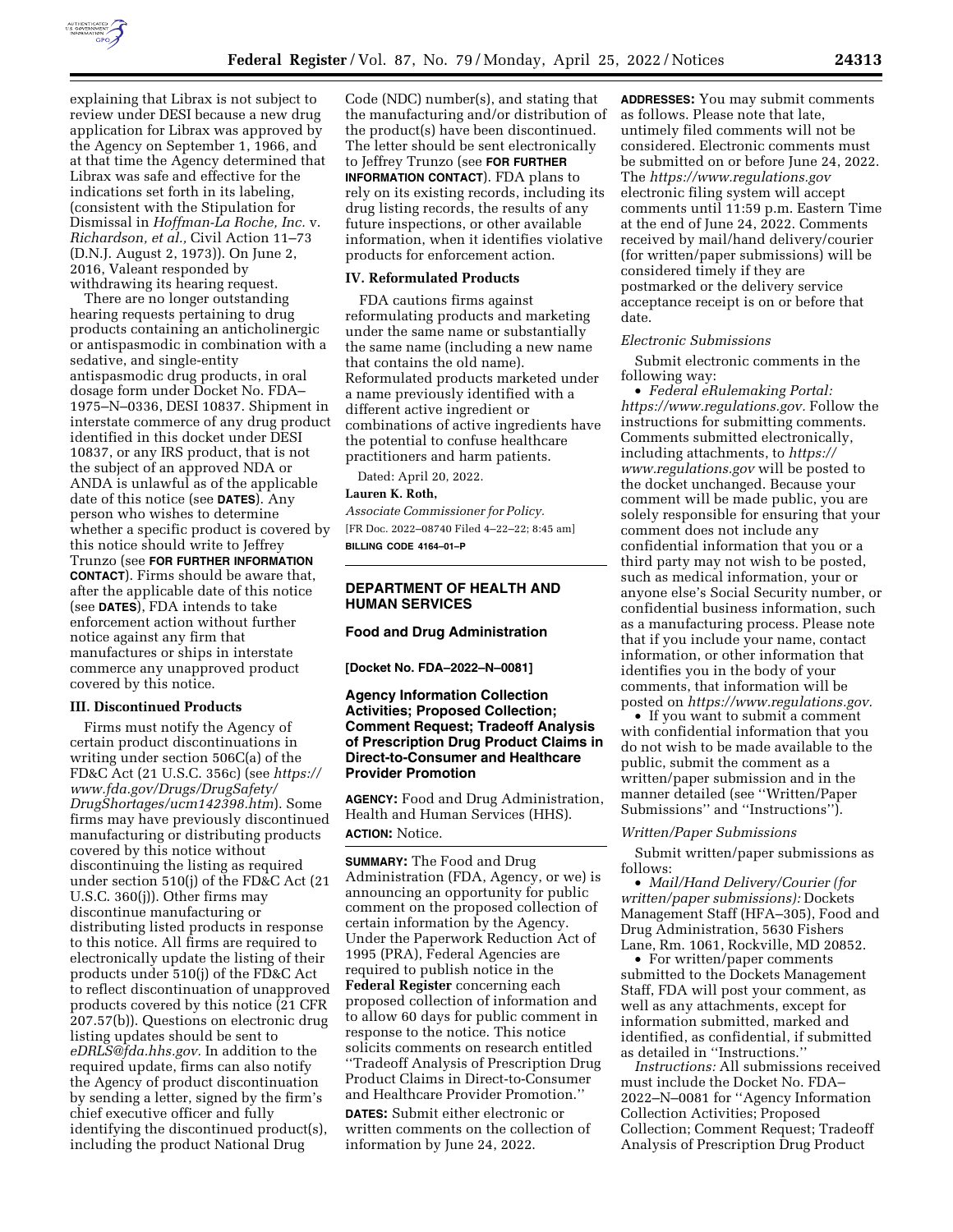Claims in Direct-to-Consumer and Healthcare Provider Promotion.'' Received comments, those filed in a timely manner (see **ADDRESSES**), will be placed in the docket and, except for those submitted as ''Confidential Submissions,'' publicly viewable at *<https://www.regulations.gov>* or at the Dockets Management Staff between 9 a.m. and 4 p.m., Monday through Friday, 240–402–7500.

• Confidential Submissions—To submit a comment with confidential information that you do not wish to be made publicly available, submit your comments only as a written/paper submission. You should submit two copies total. One copy will include the information you claim to be confidential with a heading or cover note that states ''THIS DOCUMENT CONTAINS CONFIDENTIAL INFORMATION.'' The Agency will review this copy, including the claimed confidential information, in its consideration of comments. The second copy, which will have the claimed confidential information redacted/blacked out, will be available for public viewing and posted on *[https://www.regulations.gov.](https://www.regulations.gov)* Submit both copies to the Dockets Management Staff. If you do not wish your name and contact information to be made publicly available, you can provide this information on the cover sheet and not in the body of your comments and you must identify this information as ''confidential.'' Any information marked as ''confidential'' will not be disclosed except in accordance with 21 CFR 10.20 and other applicable disclosure law. For more information about FDA's posting of comments to public dockets, see 80 FR 56469, September 18, 2015, or access the information at: *[https://](https://www.govinfo.gov/content/pkg/FR-2015-09-18/pdf/2015-23389.pdf) [www.govinfo.gov/content/pkg/FR-2015-](https://www.govinfo.gov/content/pkg/FR-2015-09-18/pdf/2015-23389.pdf) [09-18/pdf/2015-23389.pdf.](https://www.govinfo.gov/content/pkg/FR-2015-09-18/pdf/2015-23389.pdf)* 

*Docket:* For access to the docket to read background documents or the electronic and written/paper comments received, go to *[https://](https://www.regulations.gov) [www.regulations.gov](https://www.regulations.gov)* and insert the docket number, found in brackets in the heading of this document, into the "Search" box and follow the prompts and/or go to the Dockets Management Staff, 5630 Fishers Lane, Rm. 1061, Rockville, MD 20852, 240–402–7500.

# **FOR FURTHER INFORMATION CONTACT:**

*Regarding the information collection:*  Jonna Capezzuto, Office of Operations, Food and Drug Administration, Three White Flint North, 10A–12M, 11601 Landsdown St., North Bethesda, MD 20852, 301–796–3794, *[PRAStaff@](mailto:PRAStaff@fda.hhs.gov) [fda.hhs.gov.](mailto:PRAStaff@fda.hhs.gov) For copies of the questionnaire:* Office of Prescription

Drug Promotion (OPDP) Research Team, *[DTCresearch@fda.hhs.gov.](mailto:DTCresearch@fda.hhs.gov)*  **SUPPLEMENTARY INFORMATION:** Under the PRA (44 U.S.C. 3501–3521), Federal Agencies must obtain approval from the Office of Management and Budget (OMB) for each collection of information they conduct or sponsor. ''Collection of information'' is defined in 44 U.S.C. 3502(3) and 5 CFR 1320.3(c) and includes Agency requests or requirements that members of the public submit reports, keep records, or provide information to a third party. Section 3506(c)(2)(A) of the PRA (44 U.S.C. 3506(c)(2)(A)) requires Federal Agencies to provide a 60-day notice in the **Federal Register** concerning each proposed collection of information before submitting the collection to OMB for approval. To comply with this requirement, FDA is publishing notice of the proposed collection of information set forth in this document.

With respect to the following collection of information, FDA invites comments on these topics: (1) Whether the proposed collection of information is necessary for the proper performance of FDA's functions, including whether the information will have practical utility; (2) the accuracy of FDA's estimate of the burden of the proposed collection of information, including the validity of the methodology and assumptions used; (3) ways to enhance the quality, utility, and clarity of the information to be collected; and (4) ways to minimize the burden of the collection of information on respondents, including through the use of automated collection techniques, when appropriate, and other forms of information technology.

## **Tradeoff Analysis of Prescription Drug Product Claims in Direct-to-Consumer and Healthcare Provider Promotion**

#### *OMB Control Number 0910–NEW*

### **I. Background**

Section 1701(a)(4) of the Public Health Service Act (42 U.S.C. 300u(a)(4)) authorizes FDA to conduct research relating to health information. Section 1003(d)(2)(C) of the Federal Food, Drug, and Cosmetic Act (FD&C Act) (21 U.S.C. 393(d)(2)(C)) authorizes FDA to conduct research relating to drugs and other FDA-regulated products in carrying out the provisions of the FD&C Act.

The Office of Prescription Drug Promotion's (OPDP) mission is to protect the public health by helping to ensure that prescription drug promotion is truthful, balanced, and accurately communicated. OPDP's research program provides scientific evidence to

help ensure that our policies related to prescription drug promotion will have the greatest benefit to public health. Toward that end, we have consistently conducted research to evaluate the aspects of prescription drug promotion that are most central to our mission. Our research focuses in particular on three main topic areas: Advertising features, including content and format; target populations; and research quality. Through the evaluation of advertising features, we assess how elements such as graphics, format, and disease and product characteristics impact the communication and understanding of prescription drug risks and benefits. Focusing on target populations allows us to evaluate how understanding of prescription drug risks and benefits may vary as a function of audience, and our focus on research quality aims at maximizing the quality of research data through analytical methodology development and investigation of sampling and response issues. This study will inform the first and second topic areas, advertising features and target populations.

Because we recognize that the strength of data and the confidence in the robust nature of the findings are improved by using the results of multiple converging studies, we continue to develop evidence to inform our thinking. We evaluate the results from our studies within the broader context of research and findings from other sources, and this larger body of knowledge collectively informs our policies as well as our research program. Our research is documented on our home page, which can be found at: *[https://www.fda.gov/about-fda/center](https://www.fda.gov/about-fda/center-drug-evaluation-and-research-cder/office-prescription-drug-promotion-opdp-research)[drug-evaluation-and-research-cder/](https://www.fda.gov/about-fda/center-drug-evaluation-and-research-cder/office-prescription-drug-promotion-opdp-research)  [office-prescription-drug-promotion](https://www.fda.gov/about-fda/center-drug-evaluation-and-research-cder/office-prescription-drug-promotion-opdp-research)[opdp-research.](https://www.fda.gov/about-fda/center-drug-evaluation-and-research-cder/office-prescription-drug-promotion-opdp-research)* The website includes links to the latest **Federal Register**  notices and peer-reviewed publications produced by our office.

The proposed research examines the relative importance of prescription drug product information such as prescription drug efficacy, risk, adherence, and patient preference claims in two medical conditions (type 2 diabetes and psoriasis) in consumer and physician samples. When confronted with an important decision, people tend to make choices that reflect a series of tradeoffs between certain desirable and undesirable attributes of a product, service, or experience. Pharmaceutical manufacturers provide information about prescription drug products, including side effects, contraindications, and effectiveness through product labeling and promotional materials (21 CFR 202.1(e)).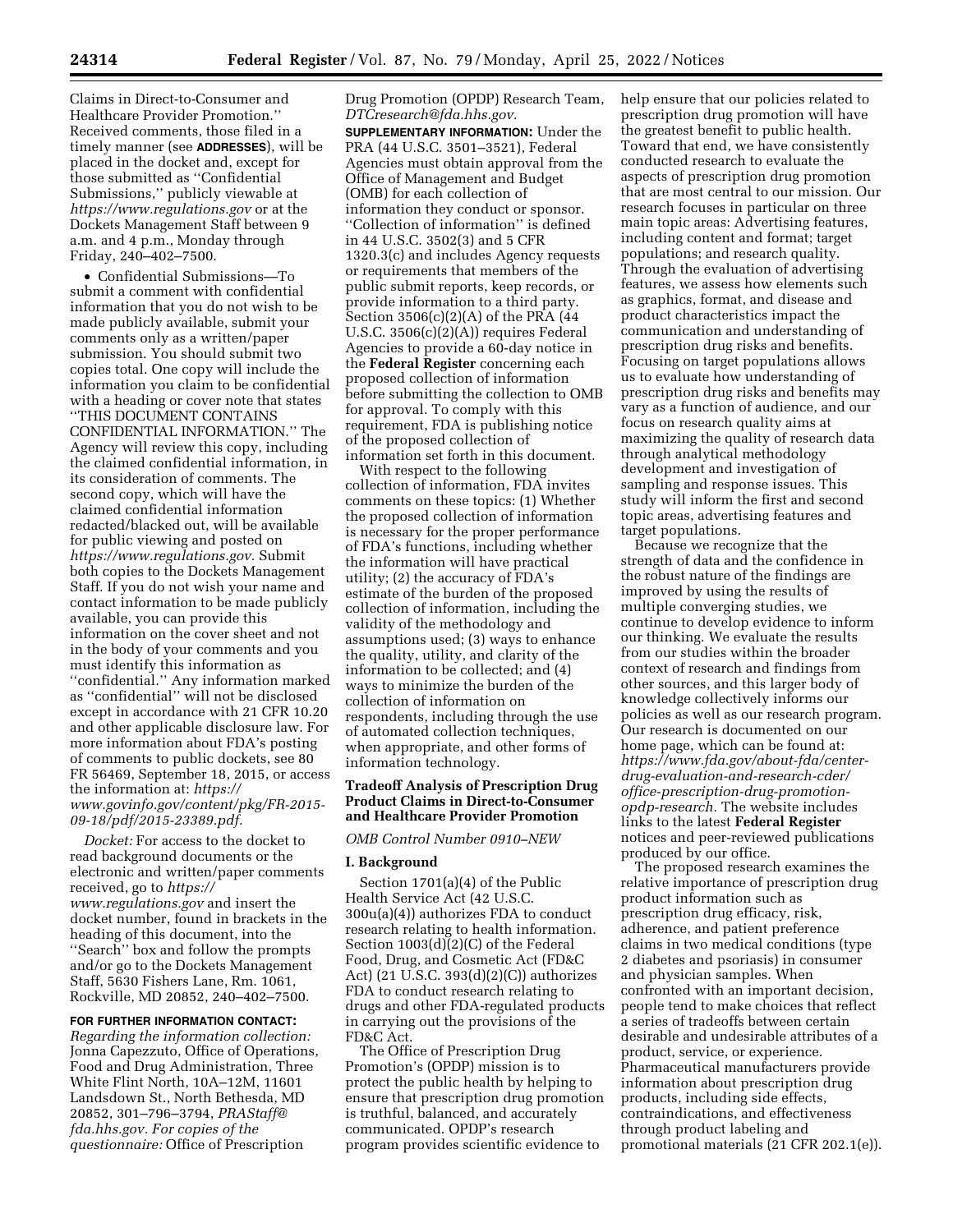The treatment preferences of diagnosed consumers and treating physicians have been shown to be influenced by certain characteristics, such as the perceived drug's impact on quality of life, complexity of dosage regimens, mode of administration, cost to family and self, and marketing claims unrelated to medicinal properties (Refs. 1 to 5). Although diagnosed consumers may weigh the risks, benefits, or other salient characteristics of prescription drug products differently than physicians, little research directly compares the treatment preferences of these two groups (Ref. 6). Understanding the tradeoffs among drug product characteristics diagnosed consumers make—and how the tradeoffs could potentially differ from the tradeoffs made by physicians—will provide valuable insight into the relevance and impact of various product attributes and promotional claims on informed choices and treatment decisions.

We intend to examine these tradeoffs using a choice-based conjoint analysis, also known as a discrete choice experiment. Conjoint analysis is a broad class of survey-based techniques used to estimate how attractive or influential different features of choice options or product attributes are in determining purchase behavior or treatment choices (Ref. 7). Conjoint analysis can be used to examine the joint effects and tradeoffs of multiple variables or product attributes on decisions. A choice-based conjoint analysis is based on the

principle that products are composed of a set of attributes, and each attribute can be described using a finite number of levels. In the proposed research, participants will be shown a carefully designed sequence of choice tasks containing up to five hypothetical product attributes—in this case, profiles describing fictitious prescription drug products for either type 2 diabetes or psoriasis. Using data from the choices that participants make across these tasks, we can use statistical techniques to draw inferences about the relative value they place on different product attributes, estimate the relative importance of different attributes, explore the tradeoffs that consumers and physicians are willing to make to avoid or accept specific attribute levels, and compare the preferences of these two groups (Ref. 8).

We estimate that participation in the study will take approximately 20 minutes. Adult participants aged 18 years or older will be recruited by email through an internet panel, and participant eligibility will be determined with a screener at the beginning of the online survey. The consumer sample will consist of adults who self-report as having been diagnosed by a healthcare provider with either psoriasis or type 2 diabetes. For the consumer sample, we will exclude individuals who work in healthcare settings because their knowledge and experiences may not reflect those of the average consumer. The physician

sample will consist of primary care physicians and specialists who report treating patients with psoriasis or type 2 diabetes. For the physician sample, we will exclude individuals who spend less than 50 percent of their time on direct patient care. Department of Health and Human Services employees and individuals who work in the marketing, advertising, or pharmaceutical industries will be excluded from both respondent groups. Respondents will receive a survey invitation with a unique password protected link. All panel members are recruited following a double opt-in process. Sample sizes were estimated by combining approaches for conjoint analysis suggested by Orme (Ref. 9) and Johnson et al. (Ref. 10).

The target sample size for the main study is 800 physicians and 800 consumers, with half of each cohort focusing on treatments for psoriasis and the other half focusing on treatments for type 2 diabetes. Prior to conducting the main study, we will conduct at least one pretest. If the first pretest reveals that changes to the measurement instruments, stimuli, or procedures are required, a second pretest will be conducted with revised materials. The target sample size for each wave of pretests is 60 physicians and 60 consumers.

FDA estimates the burden of this collection of information as follows:

| TABLE 1—ESTIMATED ANNUAL REPORTING BURDEN 1 |  |
|---------------------------------------------|--|
|---------------------------------------------|--|

| Activity                                     | Number of<br>respondents | Number of<br>responses per<br>respondent <sup>2</sup> | Total annual<br>responses | Average burden per<br>response <sup>3</sup> | Total hours |
|----------------------------------------------|--------------------------|-------------------------------------------------------|---------------------------|---------------------------------------------|-------------|
| Pretest 1 Screener, Physicians <sup>4</sup>  | 95                       |                                                       | 95                        | 0.08 (5 minutes)                            |             |
| Pretest 1 Screener, Consumers <sup>4</sup>   | 95                       |                                                       | 95                        | 0.08 (5 minutes)                            | 8           |
|                                              | 66                       |                                                       | 66                        | 0.33 (20 minutes)                           | 22          |
|                                              | 66                       |                                                       | 66                        | 0.33 (20 minutes)                           | 22          |
| Pretest 2 Screener, Physicians <sup>45</sup> | 95                       |                                                       | 95                        | 0.08 (5 minutes)                            | 8           |
| Pretest 2 Screener, Consumers <sup>45</sup>  | 95                       |                                                       | 95                        | 0.08 (5 minutes)                            | 8           |
|                                              | 66                       |                                                       | 66                        | 0.33 (20 minutes)                           | 22          |
|                                              | 66                       |                                                       | 66                        | 0.33 (20 minutes)                           | 22          |
| Physician Main Study Screener <sup>4</sup>   | .258                     |                                                       | 1.258                     | 0.08 (5 minutes)                            | 101         |
|                                              | 880                      |                                                       | 880                       | 0.33 (20 minutes)                           | 290         |
| Consumer Main Study Screener <sup>4</sup>    | 258. ا                   |                                                       | 1,258                     | 0.08 (5 minutes)                            | 101         |
|                                              | 880                      |                                                       | 880                       | 0.33 (20 minutes)                           | 290         |
| Total                                        |                          |                                                       | 4.920                     |                                             | 902         |

1There are no capital costs or operating and maintenance costs associated with this collection of information.

<sup>2</sup>As with most online and mail surveys, it is always possible that some participants are in the process of completing the survey when the target number is reached and that those surveys will be completed and received before the survey is closed out. To account for this, we have esti-<br>mated approximately 10 percent overage for both samples in the study.

<sup>3</sup> Burden estimates of less than 1 hour are expressed as a fraction of an hour in decimal format.

4 Number of screener respondents assumes a 70 percent eligibility rate with targeted recruitment.

5Pretest 2 will be conducted only if changes to study materials are made in response to the findings of Pretest 1.